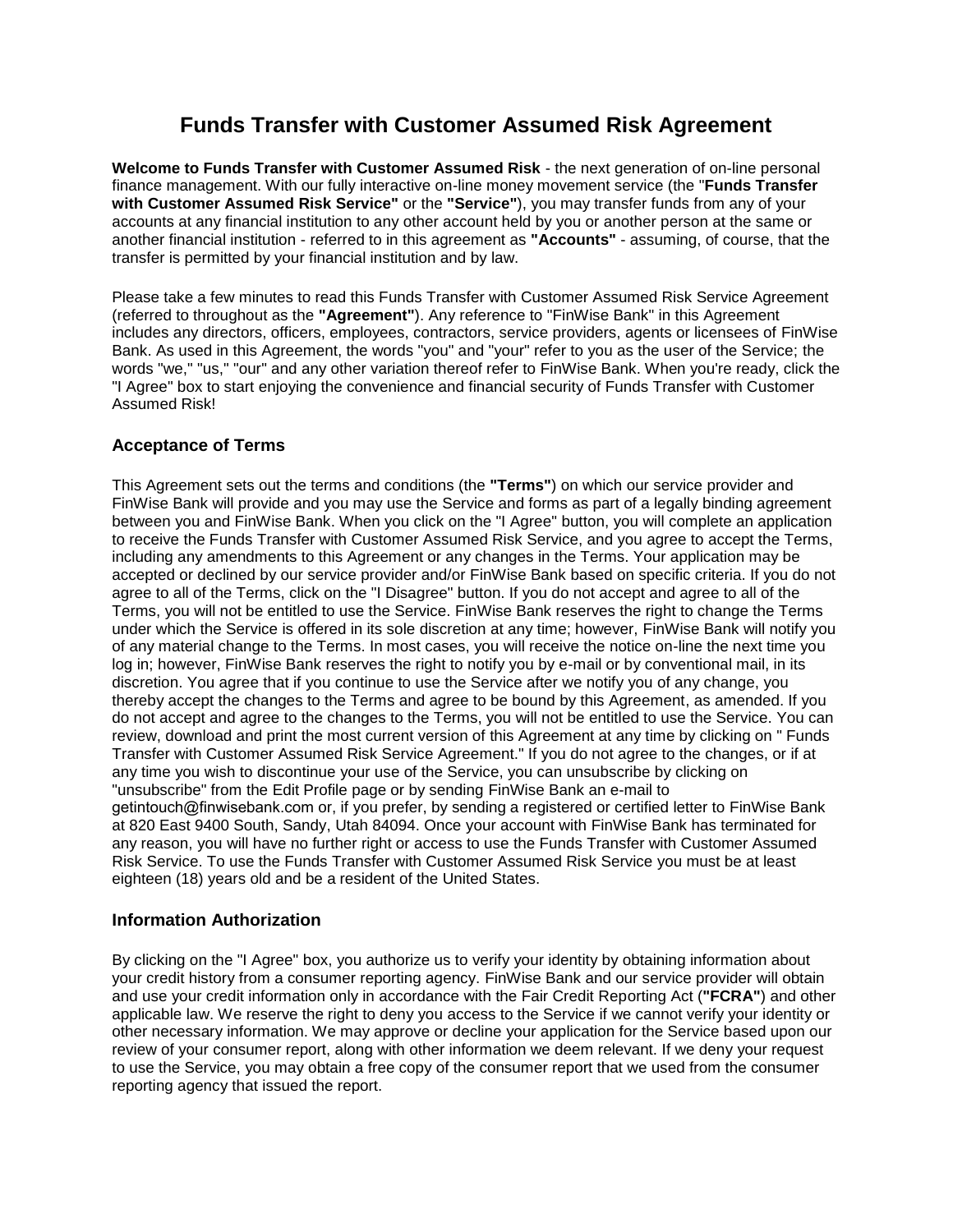In addition to obtaining a consumer report, FinWise Bank and our service provider reserves the right to obtain such additional information as we deem reasonably necessary to insure that you, or persons to whom you may transfer funds, are not using our Service in violation of law, including, but not limited to, laws and regulations designed to prevent "money laundering" or the transfer of funds to or from persons or organizations whose accounts are blocked under regulations of the Office of Foreign Asset Control (OFAC) of the United States Treasury Department.

Once you are approved for the Funds Transfer with Customer Assumed Risk Service we may verify your Accounts that you add to the Service from time to time. You authorize us to validate the Accounts through the use of a test transfer, in which one or more low value payments will be both credited to and debited from the Account. The test credit will always occur before the test debit and will always be of the same or lesser amount, so that the balance in any of your Accounts will never be less than the actual balance.

Once the test transfer is complete we may ask you to access your Account to tell us the amount of the test credit or debit or any additional information reported by your bank with this test transfer. We may also verify Accounts through requiring the entry of information you ordinarily use to access the Account provider's web site, or by requiring you to submit proof of ownership of the Account.

#### **User Content**

Subject to FinWise Bank's Privacy Policy, you agree that FinWise Bank may use, copy, modify, display and distribute any information, data, materials or other content (the **"Content"**) you provide to FinWise Bank for the purpose of providing the Service, and you hereby give FinWise Bank a license to do so. By submitting Content, you represent that you have the right to license such Content to FinWise Bank for the purposes set forth in this Agreement.

#### **Accounts**

You understand that in order to complete fund transfers, it is necessary for FinWise Bank and our service provider to access the websites and databases of your bank and other institutions where you hold Accounts, as designated by you and on your behalf, to retrieve information and effect the fund transfers you request. By using the Service, you represent and warrant to us that you have the right to authorize and permit us to access your Accounts to effect such funds transfers or for any other purpose authorized by this Agreement, and you assure us that by disclosing and authorizing us to use such information you are not violating any third party rights. You warrant and represent that the information you are providing us with is true, current, correct and complete. You hereby authorize and permit FinWise Bank and our service provider to use information submitted by you to accomplish these purposes and to configure the Service to be compatible with the Accounts.

For as long as you are using the Service, you give to FinWise Bank and our service provider a limited power of attorney and appoint FinWise Bank and our service provider as your true and lawful attorney-infact and agent, with full power of substitution and resubstitution, for you and in your name, place and stead, in any and all capacities, to access the Accounts, effect funds transfers as described above, with full power and authority to do and perform each and every act and thing requisite and necessary to be done in connection with effecting funds transfers, including verifying the content and authenticity of any funds transfer instruction for the purposes of security procedures applicable to Accounts, as fully to all intents and purposes as you might or could in person. Once FinWise Bank and/or our service provider has actual knowledge that you wish to cease using the Funds Transfer with Customer Assumed Risk Service as provided in this Agreement or as otherwise permitted in this Agreement and has a reasonable opportunity to act on such knowledge, this limited power of attorney is automatically revoked; provided, however, that any act done by FinWise Bank and/or our service provider in good faith before it has actual knowledge of termination by you and has a reasonable opportunity to act on such knowledge shall be deemed to be authorized by you.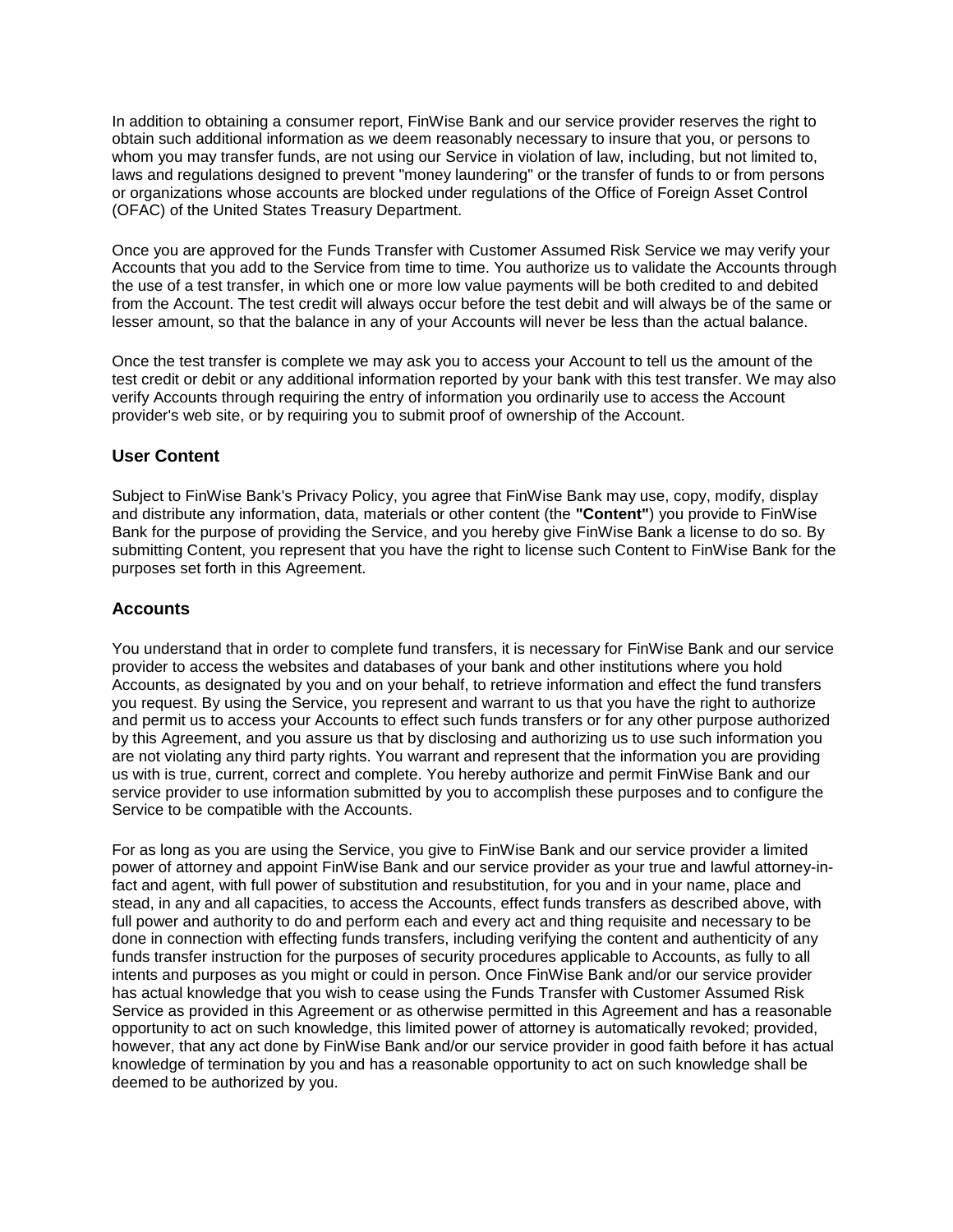You understand and agree that at all times your relationship with each Account provider is independent of FinWise Bank and your use of the Funds Transfer with Customer Assumed Risk Service. FinWise Bank will not be responsible for any acts or omissions by the financial institution or other provider of any Account, including without limitation any modification, interruption or discontinuance of any Account by such provider.

*YOU ACKNOWLEDGE AND AGREE THAT WHEN FinWise Bank AND OUR SERVICE PROVIDER IS EFFECTING A FUNDS TRANSFER FROM OR TO ANY OF YOUR OR A RECIPIENT'S ACCOUNTS, FinWise Bank AND OUR SERVICE PROVIDER IS ACTING AS YOUR AGENT, AND NOT AS THE AGENT OR ON BEHALF OF ANY THIRD PARTY*. You agree that FinWise Bank, its affiliates, service providers and partners shall be entitled to rely on the foregoing authorization, agency and power of attorney granted by you.

*YOU AGREE THAT WE SHALL NOT BE LIABLE FOR ANY COSTS, FEES, LOSSES OR DAMAGES OF ANY KIND INCURRED AS A RESULT OF (1) OUR ACCESS TO THE ACCOUNTS; (2) OUR DEBIT AND/OR CREDIT OR INABILITY TO DEBIT AND/OR CREDIT THE ACCOUNTS IN ACCORDANCE WITH YOUR FUNDS TRANSFER INSTRUCTIONS; (3) ANY INACCURACY, INCOMPLETENESS OR MISINFORMATION CONTAINED IN THE INFORMATION RETRIEVED FROM THE ACCOUNTS; (4) ANY CHARGES IMPOSED BY ANY PROVIDER OF ACCOUNTS AND (5) ANY FUNDS TRANSFER LIMITATIONS SET BY THE FINANCIAL INSTITUTIONS OR OTHER PROVIDERS OF THE ACCOUNTS.*

Not all types of accounts are eligible for Funds Transfer with Customer Assumed Risk. Be sure to check with your financial institution for restrictions regarding transfers among your retirement (401k, IRA, etc.), savings, trusts, loans, custodial, business, corporate and other account types. We are not responsible for any costs or losses incurred from fund transfers that are not permitted under such restrictions by the provider of your Account or those imposed by applicable law.

# **Electronic Communications**

- A. **General Consent; Categories of Records.** The Funds Transfer with Customer Assumed Risk Service is an electronic, Internet based-service. Therefore, you understand and agree that this Agreement will be entered into electronically, and that the following categories of information (**"Communications"**) may be provided by electronic means: This Agreement and any amendments, modifications or supplements to it.
	- Your records of funds transfers and other transactions through the Service, including without limitation confirmations of individual transactions.
	- Any initial, periodic or other disclosures or notices provided in connection with the Service, including without limitation those required by federal or state law.
	- Any customer service communications, including without limitation communications with respect to claims of error or unauthorized use of the Service.
	- Any other communication related to the Service.

Although FinWise Bank reserves the right to provide Communications in paper format at any time, you agree that we are under no obligation to do so. All Communications in either electronic or paper format will be considered to be "in writing." You should print a paper copy of this Agreement and any electronic Communication that is important to you and retain the copy for your records. If you do not agree to receive this Agreement or the Communications electronically, you may not use the Service.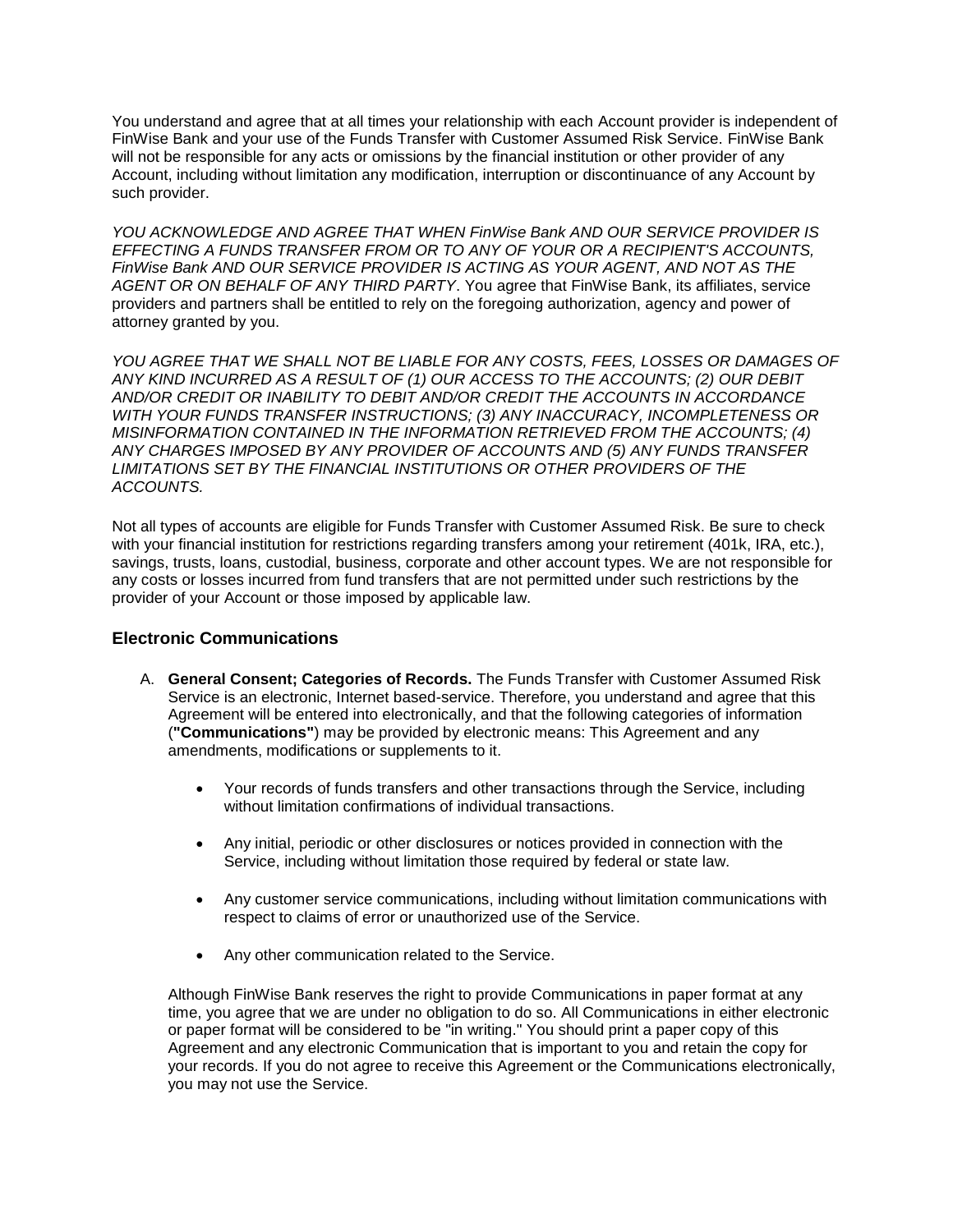- B. **How to Withdraw Consent.** If you have registered for the Service and you wish to withdraw your consent to have Communications provided in electronic form, you must cancel any pending transfer requests (within the time period permitted by the Service cancellation policies) and stop using the Service. There are no fees to cancel a pending transfer request (as long as such cancellation is made within the time period permitted by the Service cancellation policies).
- C. **How to Update Your Records.** You agree to promptly update your registration records if your email address or other information changes. You may update your records, such as your e-mail address, by using the Profile page.
- D. **Delivery of Electronic Communications.** Communications may be posted on the pages of the Service website or other website disclosed to you and/or delivered to the e-mail address you provide. Any electronic Communication sent by e-mail will be deemed to have been received by you when Funds Transfer with Customer Assumed Risk sends it to you, whether or not you received the e-mail. If the Communication is posted on the Service, then it will be deemed to have been received by you no later than five (5) business days after Funds Transfer with Customer Assumed Risk posts the Communication on the pages of the Service, whether or not you retrieve the Communication. An electronic Communication by e-mail is considered to be sent at the time that it is directed by FinWise Bank's e-mail server to the appropriate e-mail address. An electronic Communication made by posting to the pages of the Service is considered to be sent at the time it is publicly available. You agree that these are reasonable procedures for sending and receiving electronic Communications.
- E. **Hardware and Software Requirements.** In order to access and retain Communications, you must have:
	- An Internet browser that supports 128-bit encryption, such as Netscape Navigator version 4.7 or above or Internet Explorer version 5.0 or above.
	- An e-mail account and e-mail software capable of reading and responding to your e-mail.
	- A personal computer, operating system and telecommunications connections to the Internet capable of supporting the foregoing.
	- Sufficient electronic storage capacity on your computer's hard drive or other data storage unit.
	- A printer that is capable of printing from your browser and e-mail software

# **Privacy Policy and Confidentiality**

We regard your privacy and security with the utmost importance, and we are absolutely committed to safeguarding any information that you share with us. In order to provide the Funds Transfer with Customer Assumed Risk Service, we must obtain from you certain personal information about you, your Accounts, and your transactions (referred to herein as **"User Information"**). You represent that you have the right to provide such User Information and that you give us the right to use the User Information in accordance with our privacy policy.

All of your personal and financial information will be placed on a secure portion of our website. We do not use any persistent "cookies" on the browser to store any personal information. We have multiple levels of security that have been designed especially for us. You can see a full description of our security policy by clicking on "Security Policy". You can see a full description of our privacy policy by clicking on "Privacy Policy".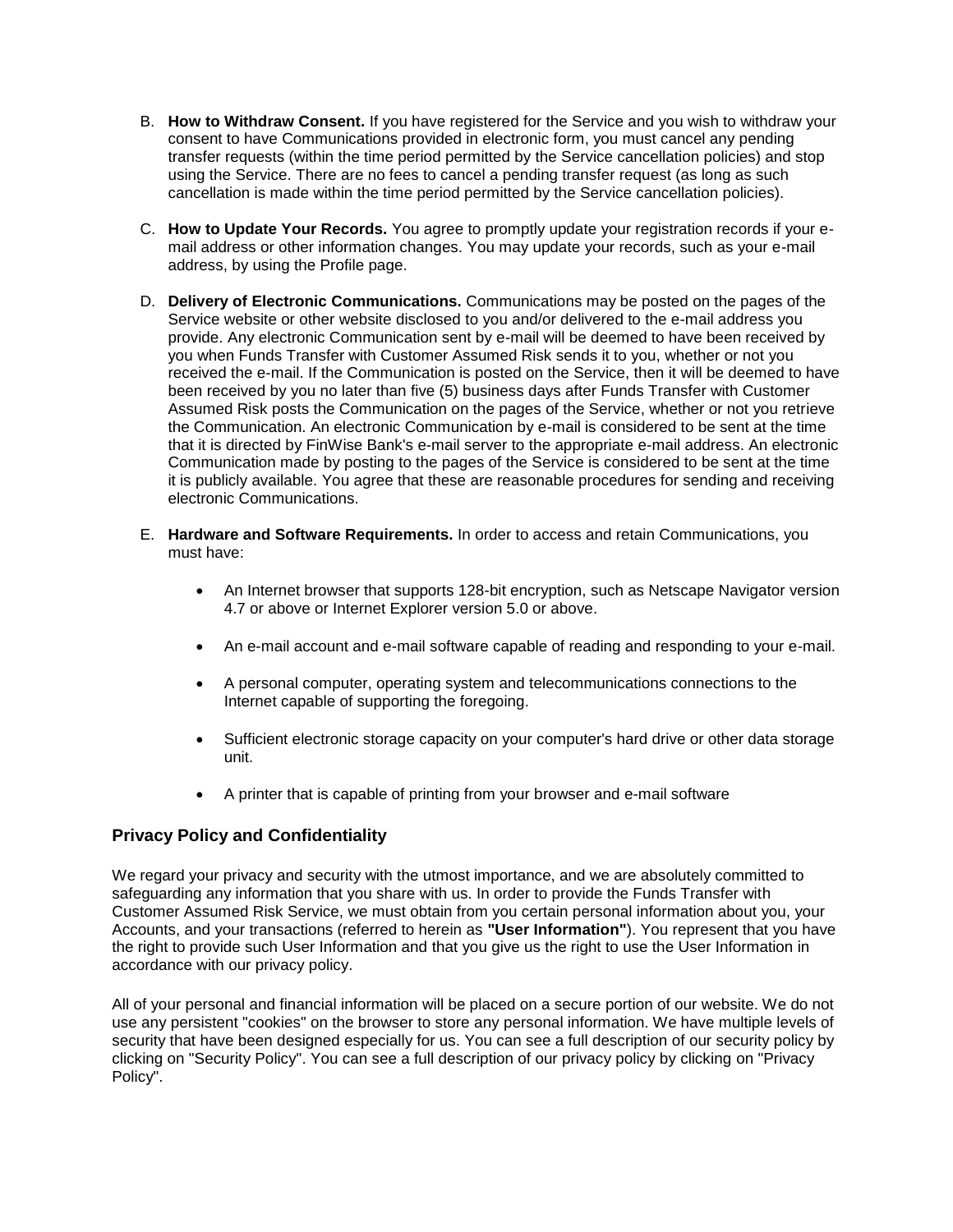#### **Password**

To enable you, and only you, to use the Service, you will be asked to choose a password when you register and are accepted as a customer of the Service. This password is stored in encrypted form by us. You are responsible for maintaining the confidentiality of your Funds Transfer with Customer Assumed Risk customer number and password. No one at FinWise Bank has access to your Accounts passwords or user ID's. You are responsible for uses of the Service whether or not actually or expressly authorized by you. Therefore, it is important that you *DO NOT SHARE YOUR ACCOUNT NUMBER OR PASSWORD WITH ANYONE FOR ANY REASON.* No one at FinWise Bank will know or need to know your password, and FinWise Bank employees will never ask for your password.

If you wish to make a transfer to an Account of another person, you will be asked to provide a separate code word or phrase (the **"Shared Secret"**) that is known only to you and to the person to whom you are transferring the funds (the **"Recipient"**). We recommend that you do not use commonly used words, phrases or dates. In order to complete the transfer, the Recipient must provide the Shared Secret and certain other identifying information. *YOU AGREE THAT YOU WILL NOT GIVE THE SHARED SECRET TO ANYONE EXCEPT THE RECIPIENT FOR ANY REASON. YOU FURTHER AGREE THAT YOU WILL INSTRUCT THE RECIPIENT NOT TO GIVE THE SHARED SECRET TO ANYONE ELSE FOR ANY REASON.*

## **Contact in the Event of Unauthorized Transfer**

If you believe your password or Shared Secret has been lost or stolen, or that someone has transferred or may transfer money from your Account without your permission, call: +1 (801) 545-6000 or fax: , or email: getintouch@finwisebank.com, or write: Funds Transfer with Customer Assumed Risk Administrator, FinWise Bank 820 East 9400 South, Sandy, Utah 84094.

#### **Consumer Liability**

You agree to notify us *AT ONCE* if you believe your password has been lost or stolen. Telephoning us promptly is the best way to protect yourself from possible losses. If you never tell us, you could lose all of the money in your account (plus your maximum overdraft line of credit). However, if you tell us within 2 business days, you can lose no more than \$50 if someone used your password without your permission.

If you do *NOT* tell us within 2 business days after you learn of the loss or theft of your password, and we can prove we could have stopped someone from using your password without your permission if you had told us, you could lose as much as \$500.

You can see a complete statement of all your funds transfers effected or pending at any time by clicking on the History tab. If your statement shows transfers that you did not make, notify us *AT ONCE*. If you do not tell us within 60 days after the transfer was posted to your statement, you may not get back any money you lost after the 60 days, if we can prove that we could have stopped someone from taking the money if you had told us in time. If a good reason (such as a long trip or a hospital stay) kept you from telling us, we will extend the time periods.

#### **Business Days**

The Service will process requests for transfers on business days. Our business days are Monday through Friday. Holidays and Bank Holidays are not included.

# **Transfer Types and Limitations**

#### **Types of Transfers**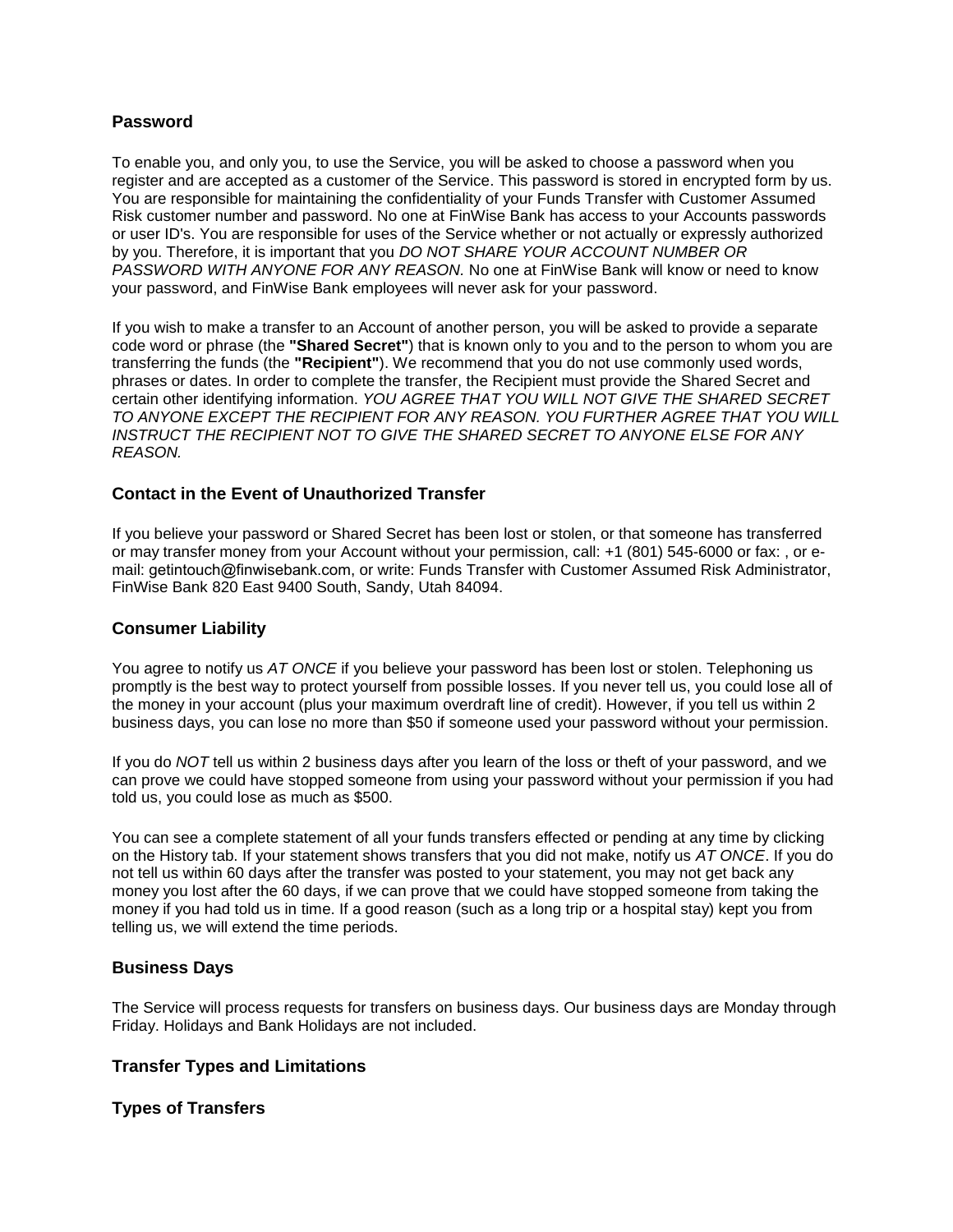You may use your Funds Transfer with Customer Assumed Risk password to transfer funds between any two of your Accounts about which you have provided the necessary information to funds transfer. Transfers can be between Accounts within the same financial institution or at an unrelated financial institution (although transfers between Accounts at the same institution may be effected more quickly by contacting the institution directly). You may also use the Service to transfer funds from one of your Accounts to an account of a Recipient. Specific instructions for transferring funds to an account of a Recipient are available by clicking on the "Pay anyone" tab.

Some of these services may not be available at all times. We may from time to time make available additional or new features to the Service, including but not limited to, a next day service and a higher limit service. You will be approved or declined for any such additional service at our sole discretion and additional terms and conditions may apply. Please ensure that you have sufficient funds to effect any funds transfers from your Accounts. We may at any time decline to effect any funds transfers that it believes may violate applicable law.

# **Frequency of Transfers**

We do not limit the number of funds transfers you may make; however, you may not make funds transfers in excess of the number of funds transfers allowed by the rules governing the applicable Accounts. We may from time to time for security and risk management reasons modify the limit, the frequency and the dollar amount of transfers you can make using our Service.

## **Dollar Amount of Transfers**

You may not make funds transfers in excess of limits described on the Service. We reserve the right to change from time to time the dollar amount of funds transfers you are permitted to make using our Service. Without limiting the foregoing, in the event that your use of the Service has been suspended and reinstated as provided herein (see **"Suspension and Reinstatement of Funds Transfer with Customer Assumed Risk Service"** below), you understand and agree that your use of the Service thereafter may be subject to lower dollar amount limitations than would otherwise be permitted by us.

#### **Transfers subject to the Rules of the Accounts**

Additionally, all funds transfers are also subject to the rules and regulations governing the relevant Accounts. You agree not to effect any funds transfers from or to an Account that are not allowed under the rules or regulations applicable to such accounts including, without limitation, rules or regulations designed to prevent the transfer of funds in violation of OFAC regulations.

# **Rejection of Transfers**

We reserve the right to decline to effect any funds transfers, to submit funds transfer instructions or orders or to carry out change or cancellation requests.

#### **Authorization**

You authorize us to select any means to execute your funds transfer instructions. You understand that to effect your funds transfer instruction we utilize the Automated Clearing House (ACH), using applicable ACH Rules, we debit one of your Accounts and credit another of your Accounts or an account of a Recipient. Once your Account has been debited, we credit our service provider's transfer account at the service provider's clearing bank. After our service provider and/or its clearing bank are reasonably certain that the debit will not be returned (in most cases this is usually between 3-4 banking days), our service provider will credit your or the Recipients Account. The sole purpose for our service provider's transfer account is to complete your funds transfer requests and for performing the services within the scope of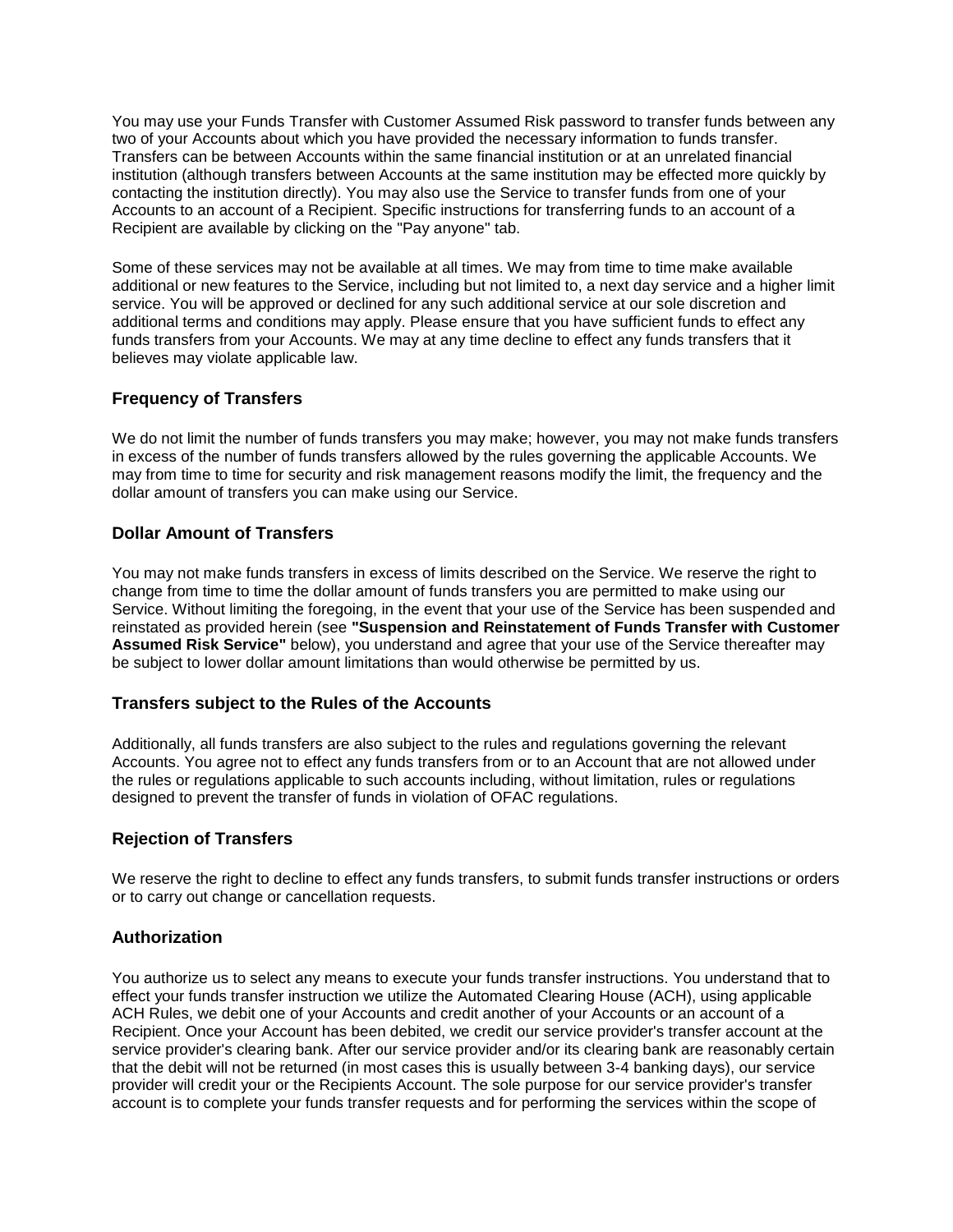this Agreement. The service provider earns no interest on the funds in the transfer account. If the debit side fails or is returned for any reason and the credit side has been released and cannot be collected, you authorize our service provider to collect from the Account to which the credit side of the funds transfer was sent. We reserve the right to resubmit a debit, or a portion of the debit, in the event of an insufficient or uncollected funds return and if we cannot collect the amount credited. To effect this collection, you understand and authorize us to debit the credited Account or the debited Account in either the same dollar amount as the original funds transfer or a portion of the debit. There may be a fee associated with such collection imposed by the financial institution holding the Account.

You understand and agree that we may from time to time impose additional charges in connection with your funds transfer transactions. FinWise Bank will notify you of such fee in advance of the transaction. If you choose to proceed with the transaction, you authorize FinWise Bank to debit your account in the amount indicated.

In the event that a debit to any of your Accounts, or any portion of any such debit, has failed and the credit side of such transaction has been released and cannot be collected, and we are unable to debit either the debited or the credited Account as set forth above, we reserve the right, and you hereby authorize us, to debit any of your other Accounts to the extent necessary to offset any resulting deficiency. We do not undertake to notify you in such event, other than by posting any such transfer or transfers to the applicable Account in accordance with this Agreement (see **"Documentation,"** below).

You understand and agree that in the event we are unable to execute your funds transfer request utilizing the ACH, we may utilize other established payment mechanisms in order to complete your funds transfer instructions, such as wire transfer or check.

If you have requested for a funds transfer to a Recipient, you must provide us with a true, correct, current email address for such Recipient. We will contact the Recipient, and ask the Recipient to provide us with certain information, such as the account number and financial institution that they wish to transfer the funds to. If the Recipient fails to reply to the email or fails to follow the instructions provided by us, we will notify you and credit your Account for the amount of the transfer.

#### **Suspension and Reinstatement of Funds Transfer with Customer Assumed Risk Service**

In the event that we at any time incur a problem with your use of the Service, including without limitation a fail in Funds Transfer with Customer Assumed Risk Service to debit any of your Accounts or to collect with respect to any of your funds transfers as described above, and without limiting any other right or remedy that we may have under this Agreement or otherwise, we reserve the right to suspend your right to use the Service, immediately and without prior notice to you. You understand and agree that such action is reasonable for us to take in order to protect itself from loss. In the event of such suspension, you may request reinstatement of your service by contacting us using any of the methods provided for under this Agreement (see **"Error Reporting and Claims,"** below). We reserve the right in its sole discretion to grant or deny reinstatement of your use of the Service. In the event we agree to reinstate you, we reserve the right to, and ordinarily will, initially reinstate your Service subject to lower per-transaction and monthly dollar limits and/or with other restrictions than otherwise might be available to you. Based upon your subsequent usage of the Service, FinWise Bank in its sole discretion may thereafter restore your ability to effect transfers subject to such higher limits as may then be in effect (see "Dollar Amount of Transfers," above).

#### **Documentation**

You may access a statement of all funds transfers effected or pending at any time by clicking on the History tab. If a funds transfer could not be completed, FinWise Bank and/or our service provider, upon learning that the funds transfer has failed, will make a reasonable effort to complete the transfer again. If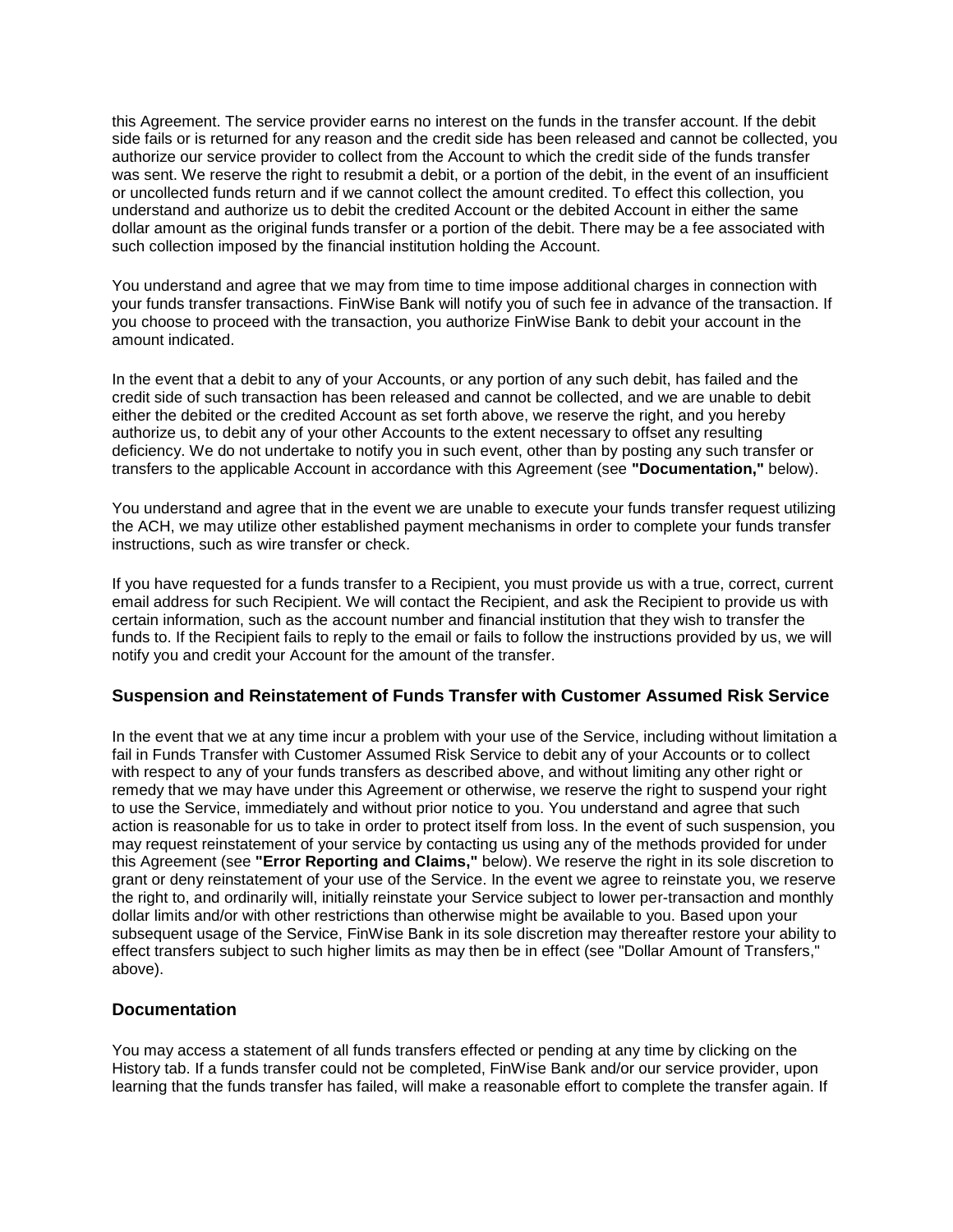the funds transfer fails a second time, we will notify you to contact your financial institution or other provider of the relevant Account to learn more about the failure.

## **Your Responsibility for Errors**

You understand that we must rely on the information provided by you and you authorize us to act on any instruction which has been or reasonably appears to have been sent by you, to submit funds transfer instructions on your behalf. You understand that financial institutions receiving the funds transfer instructions may rely on such information. We are not obliged to take any further steps to confirm or authenticate such instructions and will act on them without getting further confirmation. You understand that if you provide us with incorrect information or if there is any error in your instruction we will make all reasonable efforts to reverse or delete such instructions, but you accept full responsibility for losses resulting from any of your errors, duplication, ambiguities or fraud in the information that you provide. You agree not to impersonate any person or use a name that you are not authorized to use. If any information you provide is untrue, inaccurate, not current or incomplete, without limiting other remedies, FinWise Bank reserves the right to recover from you any costs or losses incurred as a direct or indirect result of the inaccurate or incomplete information.

## **Error Reporting and Claims**

In case of errors or questions about your funds transfers, e-mail us at getintouch@finwisebank.com or telephone us at +1 (801) 545-6000 or write to us at FinWise Bank 820 East 9400 South, Sandy, Utah 84094 as soon as you can, if you think your statement is wrong or if you need more information about a transfer listed on the statement. You can see a complete statement of all your funds transfers effected or pending at any time by clicking on the History tab. We must hear from you within 60 days after we FIRST posted the transfer to your statement.

(1) Tell us your name, and the account number of the Account to which the error relates. (2) Describe the error or the transfer you are unsure about, and explain as clearly as you can why you believe it is in error or why you need more information. (3) Tell us the dollar amount of the suspected error.

If you tell us orally, we may require that you send us your complaint or question in writing within 10 business days. We will determine whether we committed an error within 10 business days (20 business days for new member accounts) after we hear from you and will correct any error promptly. If we need more time, however, we may take up to 45 days (90 days for new member accounts) to investigate your complaint or question. If we decide to do this, we will credit/debit the applicable Accounts within 10 business days (20 business days for new member accounts) for the amount you believe is in error, so that you or your intended Recipient will have use of the money during the time it takes us to complete our investigation. If we ask you to put your question or complaint in writing and we do not receive it within 10 business days, we may not credit/debit the applicable Accounts.

We will tell you the results within three business days after completing our investigation. If we decide that we did not make an error, we will send you a written explanation. You may ask for copies of the documents we used in our investigation.

We are not responsible for errors, delays and other problems caused by or resulting from the action or inaction of financial institutions holding the Account or the account of your Recipient. Although we will try to assist you in resolving any such problems, you understand that any such errors, delays or other problems are the responsibility of the relevant financial institution or the Recipient. Any rights you may have against a financial institution for such errors, delays or other problems are subject to the terms of the agreements you have with such financial institution, including any time limits during which complaints must be made.

# **Proprietary Rights**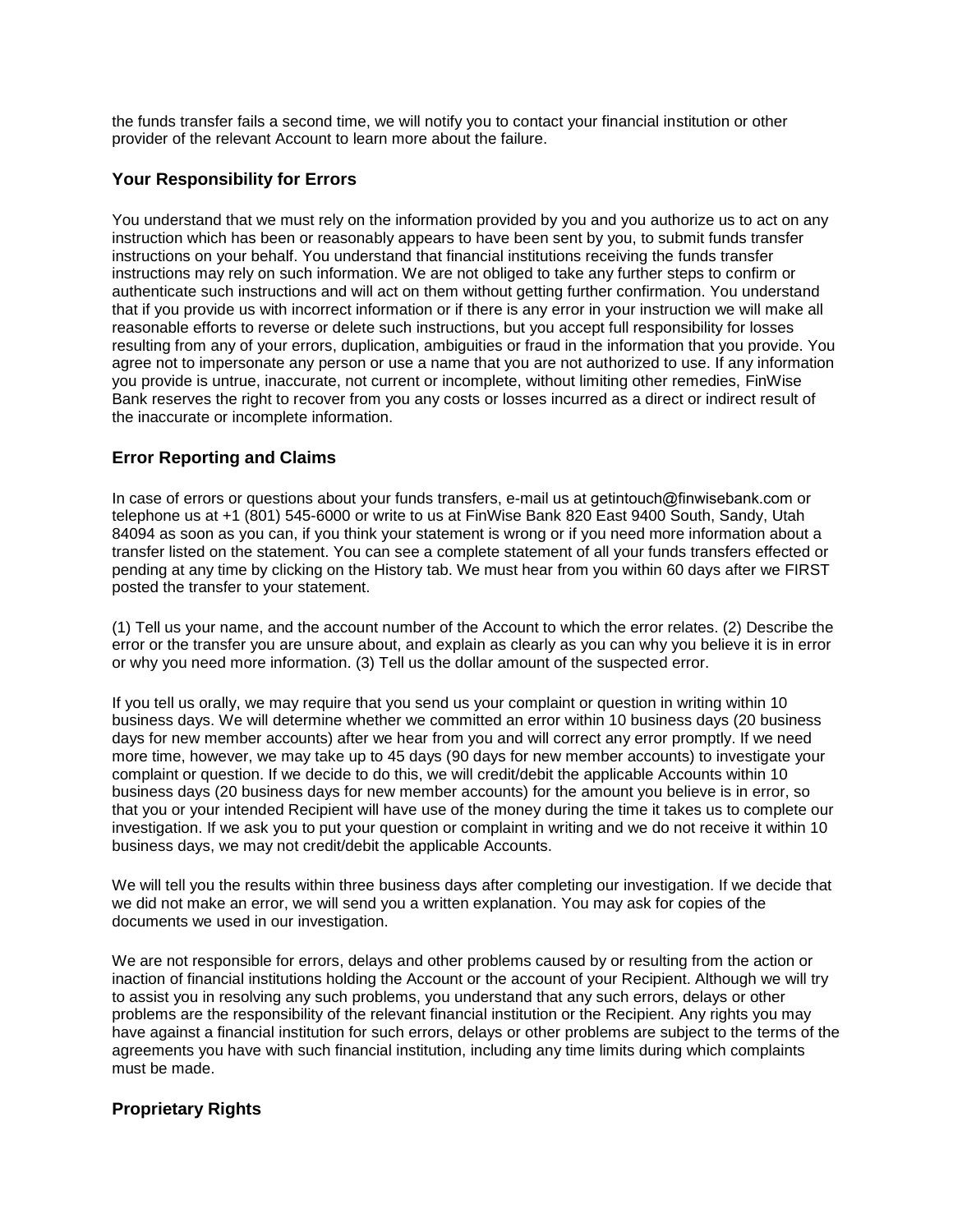You acknowledge and agree that FinWise Bank and/or our service provider owns all rights in and to the Funds Transfer with Customer Assumed Risk Service. You are permitted to use the Service only as expressly authorized by this Agreement. You may not copy, reproduce, distribute, or create derivative works, reverse engineer or reverse compile FinWise Bank and/or our service provider's Funds Transfer with Customer Assumed Risk Service or any of FinWise Bank and/or our service provider's services or technology.

## **No Unlawful or Prohibited Use**

As a condition of using the Service, you warrant to us that you will not use the Service for any purpose that is unlawful or is not permitted, expressly or implicitly, by the terms of this Agreement or by any applicable law or regulation. You further warrant and represent that you will not use the Service in any manner that could damage, disable, overburden, or impair the Service or interfere with any other party's use and enjoyment of the Service. You may not obtain or use Funds Transfer with Customer Assumed Risk Service to obtain any materials or information through any means not intentionally made available or provided for through the Service. You agree that these warranties and representations will remain in full force and effect even if this Agreement terminates for any reason.

## **Service Changes and Discontinuation**

We may modify or discontinue the Service or your account with us, with or without notice, without liability to you, any other user or any third party. We reserve the right, subject to applicable law, to terminate your account and your right to use the Service at any time and for any reason, including without limitation if we, in our sole judgment, believe you have engaged in conduct or activities that violate any of the Terms or the rights of FinWise Bank and/or our service provider, or if you provide us with false or misleading information or interfere with other users or the administration of the Services. We reserve the right to charge a fee for the use of the Service and any additional services or features that we may introduce. You understand and agree that you are responsible for paying all fees associated with the use of our Funds Transfer with Customer Assumed Risk Service.

You may terminate your account with Funds Transfer with Customer Assumed Risk at any time by clicking on 'unsubscribe' from the Edit Profile page or by sending us an e-mail at getintouch@finwisebank.com or, if you prefer, by sending a registered or certified letter to FinWise Bank at 820 East 9400 South, Sandy, Utah 84094. Once your account with FinWise Bank has terminated for any reason, you will have no further right or access to use the Funds Transfer with Customer Assumed Risk Service, and FinWise Bank will not access your Accounts thereafter for any reason.

#### **Links To Third Party Sites**

The FinWise Bank website may contain links to other websites (**"Linked Sites"**). Such links are provided solely as a convenience to you. FinWise Bank does not screen, approve, review or otherwise endorse any content or information contained in any Linked Sites. You acknowledge and agree that FinWise Bank, its affiliates and partners are not responsible for the contents of any Linked Sites, including the accuracy or availability of information provided by Linked Sites, and makes no representations or warranties regarding the Linked Sites or your use of them.

#### **Security Procedures**

You understand that the financial institution at which an Account is maintained may contact us to verify the content and authority of funds transfer instructions and any changes to those instructions. You understand that, as your agent, we may provide to such financial institution such information as may be required to verify the instructions and may constitute a valid security procedure under the rules governing such Account.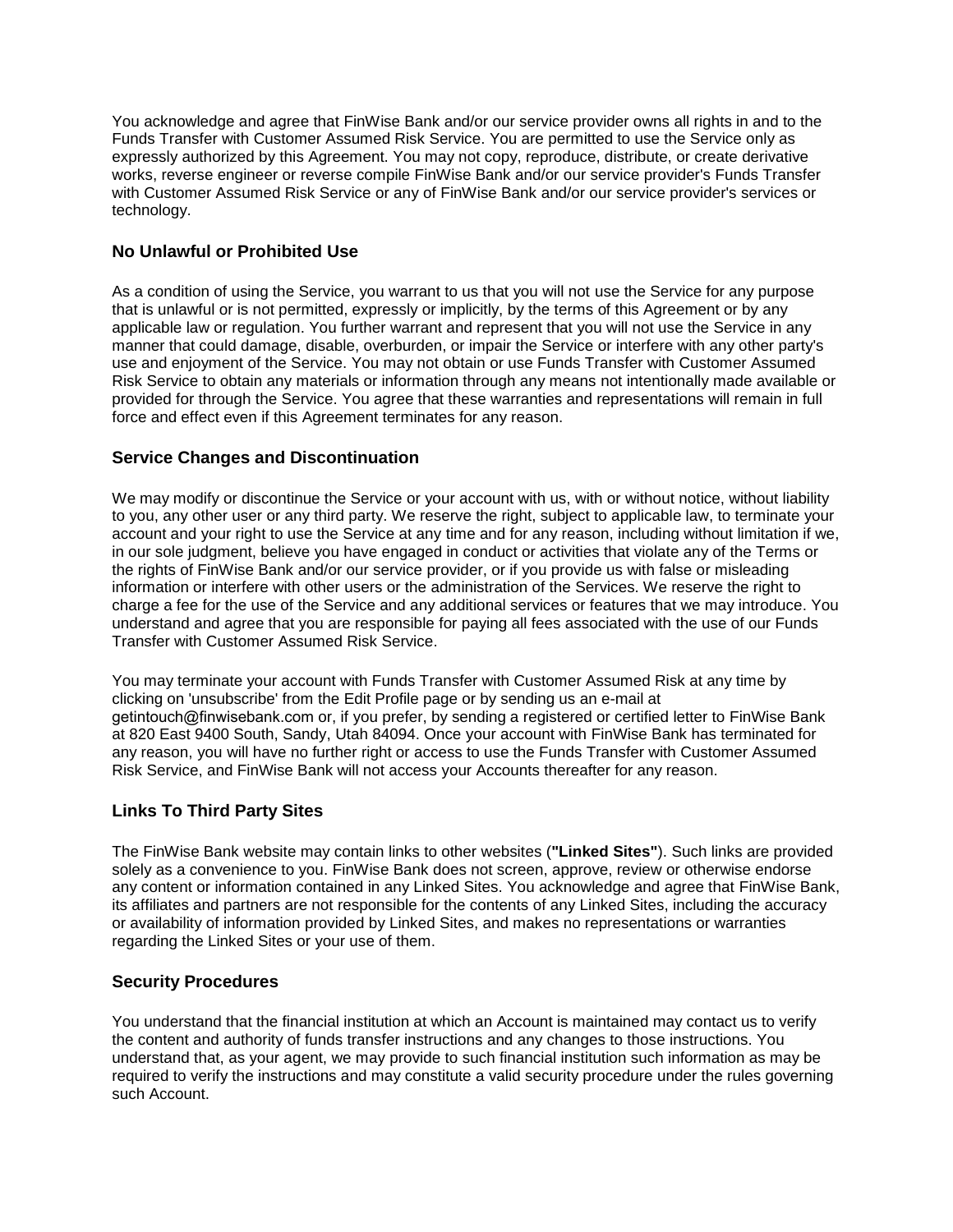## **Deviating from Security Procedures**

You agree to allow us to authorize any financial institution at which you have an Account to accept funds and transfer instructions in accordance with any authorization procedures as may be agreed from time to time between you and such financial institution, or between us, on your behalf, and such financial institution, without verifying the instructions under the established security procedures, regardless of whether such security procedures were agreed by you directly or by us on your behalf. In addition you agree that we may authorize such financial institutions to charge and debit your accounts based solely on these communications.

#### **Account Number Policy**

If funds transfer instructions identify a bank or beneficiary by name and account number, the relevant financial institution may execute those instructions by reference to the number only, even if the number does not correspond to the name. You understand that such financial institutions may not investigate discrepancies between names and numbers. In addition, you agree that we have no responsibility to investigate discrepancies between names and numbers.

#### **Joint Account Holder**

In submitting your application for the Funds Transfer with Customer Assumed Risk Service, you confirm that, if any of your Accounts is a joint account, your joint account holder has consented for you to use your Accounts for the Service. We will end your use of the Service if any joint account holder notifies us that (i) they never consented to your use of our Funds Transfer with Customer Assumed Risk Service, (ii) the joint account can no longer be operated on your instructions alone, or (iii) they are withdrawing consent for you to operate the joint account.

#### **Means of Transfer**

You authorize us to select any means we deem suitable to provide your funds transfer instructions to the applicable financial institution. These choices include banking channels, electronic means, funds transfer systems, mail, courier, or telecommunications services, intermediary banks and other organizations. You agree to be bound by the rules and regulations that govern the applicable funds transfer systems, such as CHIPS or automated clearing house (ACH) as published by the National Automated Clearinghouse Association (NACHA). We shall make all reasonable efforts to ensure that your transfer requests are processed on time; however, we reserve the right to hold funds beyond the normal period and if any interest is earned will be the property of FinWise Bank.

# **Our Liability**

If we do not provide a funds transfer instruction on time, if we cause an incorrect amount to be removed from an Account or if we cause funds from an Account to be transferred to any account other than the Account or Recipient's account specified in the applicable funds transfer instruction, we shall be responsible for returning the improperly transferred funds and/or for directing any misdirected funds to the proper Account or intended recipient's account. FinWise Bank is not responsible or liable if your or the Recipient's financial institution's system fails and we are unable to complete the transfer. Except as otherwise required by law, FinWise Bank shall in no other event be liable for any losses and damages other than those arising from gross negligence or willful misconduct on our part or if we breach a representation or warranty of FinWise Bank hereunder.

You agree that your transfer instructions constitute authorization for us to complete the transfer. You represent and warrant to us that you have enough money in the applicable Accounts to make any funds transfer you request that we make on your behalf through the Service. You understand and agree that we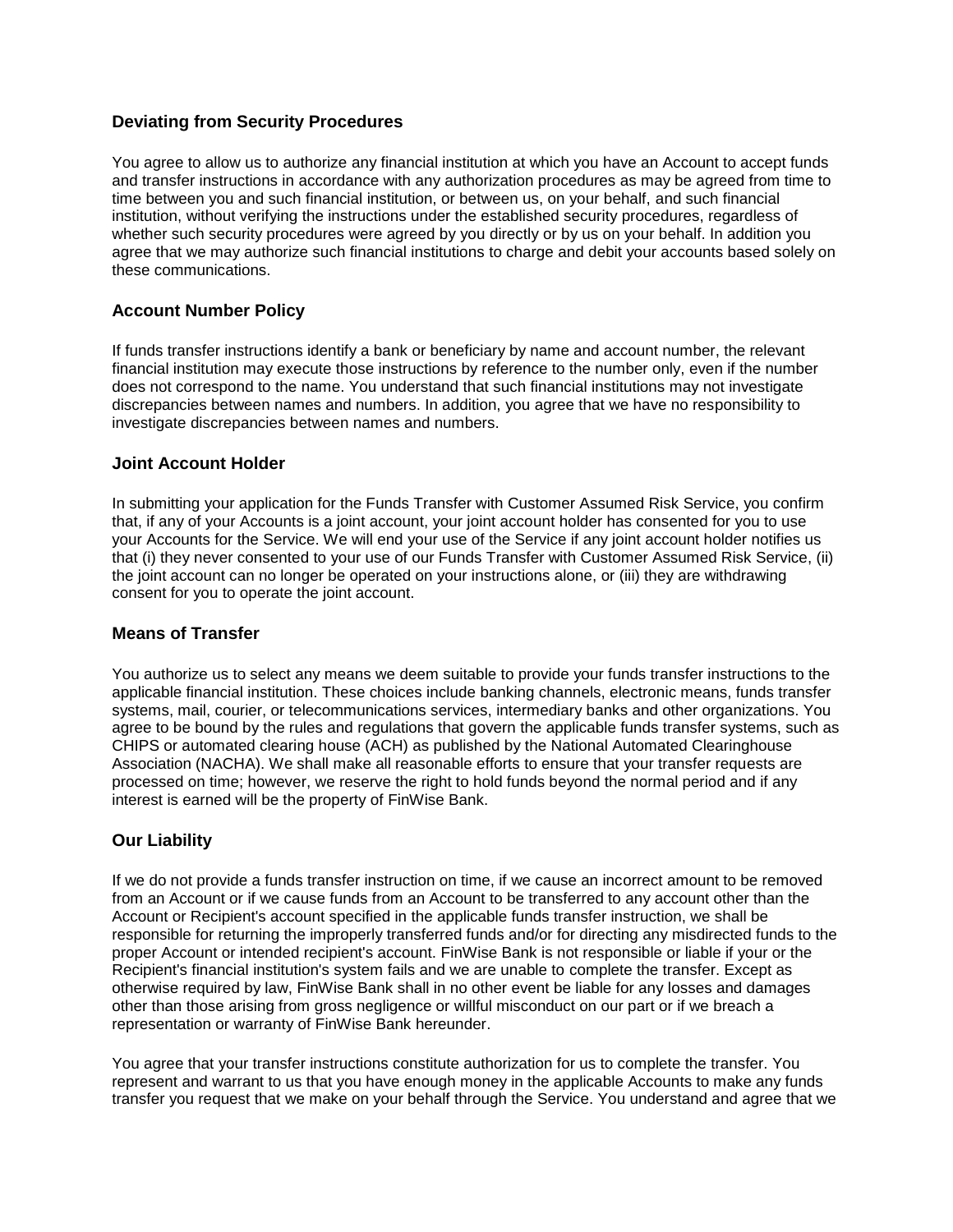are not liable under any circumstances for any losses or damages if, through no fault of ours, you do not have enough money to make the funds transfer and the funds transfer is not completed or is later reversed or if your financial institution does not permit the transfer or the funds transfer would exceed the credit limit on any applicable overdraft line.

You also understand and agree that we are not responsible for any losses or damages if circumstances beyond our control (such as fire or flood) prevent us from making a Funds Transfer with Customer Assumed Risk or if the FinWise Bank website was not working properly and you knew about the breakdown when you started the funds transfer.

## **Limitation of Warranty and Liability**

YOU UNDERSTAND AND AGREE THAT OUR Funds Transfer with Customer Assumed Risk SERVICE IS PROVIDED "AS-IS." EXCEPT AS OTHERWISE PROVIDED IN THIS AGREEMENT OR AS REQUIRED BY LAW, WE ASSUME NO RESPONSIBILITY FOR THE TIMELINESS, DELETION, MIS-DELIVERY OR FAILURE TO STORE ANY USER COMMUNICATIONS OR PERSONALIZATION SETTINGS. YOU UNDERSTAND AND EXPRESSLY AGREE THAT USE OF THE Funds Transfer with Customer Assumed Risk SERVICE IS AT YOUR SOLE RISK, THAT ANY MATERIAL AND/OR DATA DOWNLOADED OR OTHERWISE OBTAINED THROUGH THE USE OF THE Funds Transfer with Customer Assumed Risk SERVICE IS DOWNLOADED OR OBTAINED AT YOUR OWN DISCRETION AND RISK AND THAT YOU WILL BE SOLELY RESPONSIBLE FOR ANY DAMAGES, INCLUDING WITHOUT LIMITATION DAMAGE TO YOUR COMPUTER SYSTEM OR LOSS OF DATA THAT RESULTS FROM THE DOWNLOAD OR THE OBTAINING OF SUCH MATERIAL AND/OR DATA.

EXCEPT AS EXPRESSLY SET FORTH ON THE FinWise Bank WEB SITE OR IN THIS AGREEMENT, WE DISCLAIM ALL WARRANTIES OF ANY KIND, EXPRESS OR IMPLIED, INCLUDING WITHOUT LIMITATION ANY WARRANTY OF MERCHANTABILITY, FITNESS FOR A PARTICULAR PURPOSE OR NON-INFRINGEMENT OF INTELLECTUAL PROPERTY OR THIRD PARTY RIGHTS, AND WE MAKE NO WARRANTY OR REPRESENTATION REGARDING THE RESULTS THAT MAY BE OBTAINED FROM THE USE OF THE Funds Transfer with Customer Assumed Risk SERVICE, THE ACCURACY OR RELIABILITY OF ANY INFORMATION OBTAINED THROUGH THE Funds Transfer with Customer Assumed Risk SERVICE, THE ACCURACY OF ANY INFORMATION RETRIEVED BY US FROM THE ACCOUNTS OR THAT THE Funds Transfer with Customer Assumed Risk SERVICE WILL MEET ANY USER'S REQUIREMENTS, BE UNINTERRUPTED, TIMELY, SECURE OR ERROR FREE.

EXCEPT AS DESCRIBED IN THIS AGREEMENT, WE WILL NOT BE LIABLE FOR ANY DIRECT, INDIRECT, INCIDENTAL, SPECIAL, CONSEQUENTIAL OR PUNITIVE DAMAGES OF ANY KIND RESULTING FROM THE USE OF OR THE INABILITY TO USE THE Funds Transfer with Customer Assumed Risk SERVICE, ANY INACCURACY OF ANY INFORMATION OR AMOUNT RETRIEVED BY US FROM THE ACCOUNTS, ANY BREACH OF SECURITY CAUSED BY A THIRD PARTY, ANY TRANSACTIONS ENTERED INTO BASED ON THE Funds Transfer with Customer Assumed Risk SERVICE, ANY LOSS OF, UNAUTHORIZED ACCESS TO OR ALTERATION OF A USER'S TRANSMISSIONS OR DATA OR FOR THE COST OF PROCUREMENT OF SUBSTITUTE GOODS AND SERVICES, INCLUDING BUT NOT LIMITED TO DAMAGES FOR LOSS OF PROFITS, USE, DATA OR OTHER INTANGIBLES, EVEN IF WE HAD BEEN ADVISED OF THE POSSIBILITY OF SUCH DAMAGES.

#### **Indemnification**

You agree to indemnify, defend and hold harmless FinWise Bank, its affiliates, partners, officers, directors, employees, consultants, service providers and agents from any and all third party claims, liability, damages and/or costs (including, but not limited to, attorneys fees) arising from your use of the Funds Transfer with Customer Assumed Risk Service, our reliance on the information, instruction, license and/or authorization provided by you under or pursuant to this Agreement, your violation of the Terms or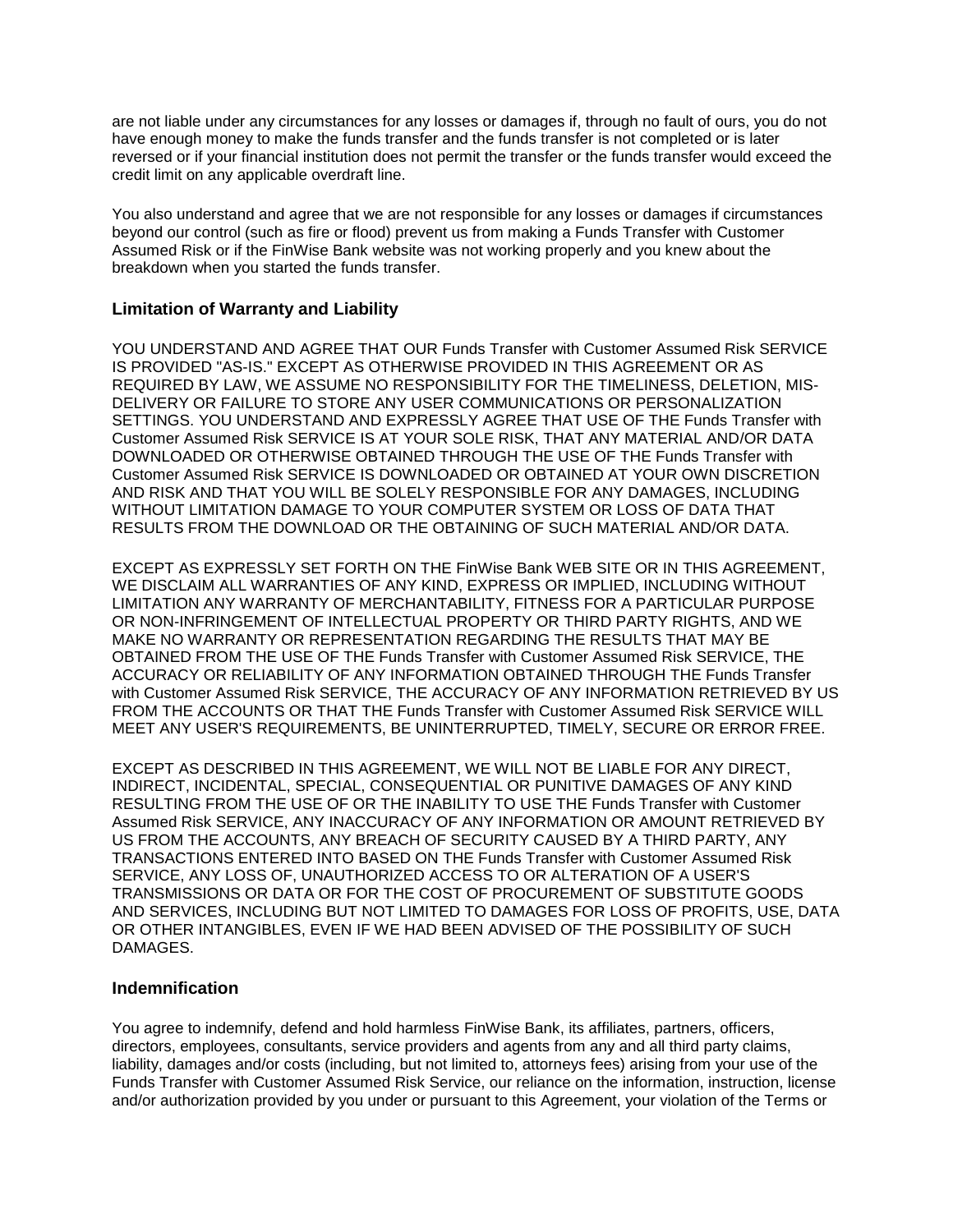your infringement, or infringement by any other user of your Funds Transfer with Customer Assumed Risk account, of any intellectual property or other right of any person or entity.

# **Recipient**

In the event that you are an intended Recipient, another customer (the **"Transferor"**) has instructed us to transfer funds (the **"Funds"**) to an account you designate at your bank or other financial institution (the **"Account"**). In addition to the Terms herein, you agree to accept the terms and conditions set forth below.

You authorize us to transfer the Funds to your Account. In order for us to complete the transfer, you will be prompted to provide us with the following information (the "Information"): 1) your full name; 2) your current residential address; 3) the name of your bank or financial institution and ABA routing number (the 9-digit number that appears on the far left of the bottom of your check) of the financial institution which holds your Account; 4) the Account number; and 5) a secret word or phrase known only to you and the transferor. We will utilize the Automated Clearing House (ACH) system to send the Funds to your Account. We will act on the information provided by you in completing ACH credit instructions to your Account. If for any reason your financial institution returns the ACH credit or the credit goes to the wrong financial institution or Account because you have provided us with incorrect information, we may in our sole discretion, take reasonable efforts to complete the credit transaction or return the Funds to the Transferor. To enable you, and only you, to receive the Funds, the Transferor has given you the Shared Secret. If you have not received the Shared Secret, please contact the Transferor directly. The Shared Secret is stored in encrypted form by us. No one at FinWise Bank has access to the Shared Secret. No one at FinWise Bank will know or need to know the Shared Secret, and FinWise Bank employees will never ask for the Shared Secret. *YOU AGREE THAT YOU WILL NOT GIVE THE SHARED SECRET TO ANYONE FOR ANY REASON.* You agree that we shall not be liable for any losses that may result if you disclose the Shared Secret to another person. You agree not to impersonate any person or use a name that you are not authorized to use. You warrant and represent that you are the person intended by the Transferor and entitled to receive the Funds; that you are not a person whose Accounts are blocked under regulations of the Office of Foreign Asset Control (OFAC) of the United States Treasury Department; and that the Information you will provide is true, correct and complete. We reserve the right to decline to complete any transfer, even after you have agreed to all of the Terms, if we have reason to believe that completing the transfer would result in a violation of law or expose us to liability or risk of loss. Without limiting the foregoing, we will reject any transfer if you do not enter the Shared Secret correctly after three [3] at Funds Transfer with Customer Assumed Risk Services. If the transfer is rejected for any reason, the funds will be returned to the Transferor.

# **Miscellaneous**

You understand and agree that our service provider is not a bank, a broker-dealer firm, or any other kind of financial institution. You represent and warrant that you are who you claim to be; that you are the rightful owner of all Content and the Accounts linked for the purposes of the Funds Transfer with Customer Assumed Risk Service; and that you are rightfully authorizing us to access the Accounts.

You agree that our rights and remedies arising out of any breach of your representations and warranties in this Agreement, the limitations on our liability and our rights to indemnification under this Agreement are continuing and shall survive the termination of this Agreement, notwithstanding the lack of any specific reference to such survivability in these provisions. FinWise Bank's failure to enforce the strict performance of any provision of this Agreement will not constitute a waiver of FinWise Bank's right to subsequently enforce such provision or any other provisions of this Agreement.

The most current version of this Agreement as it appears on our website, including any amendments that we may make from time to time, constitutes the entire agreement between us, and supersedes and replaces all other agreements or understandings, whether written or oral, regarding the Funds Transfer